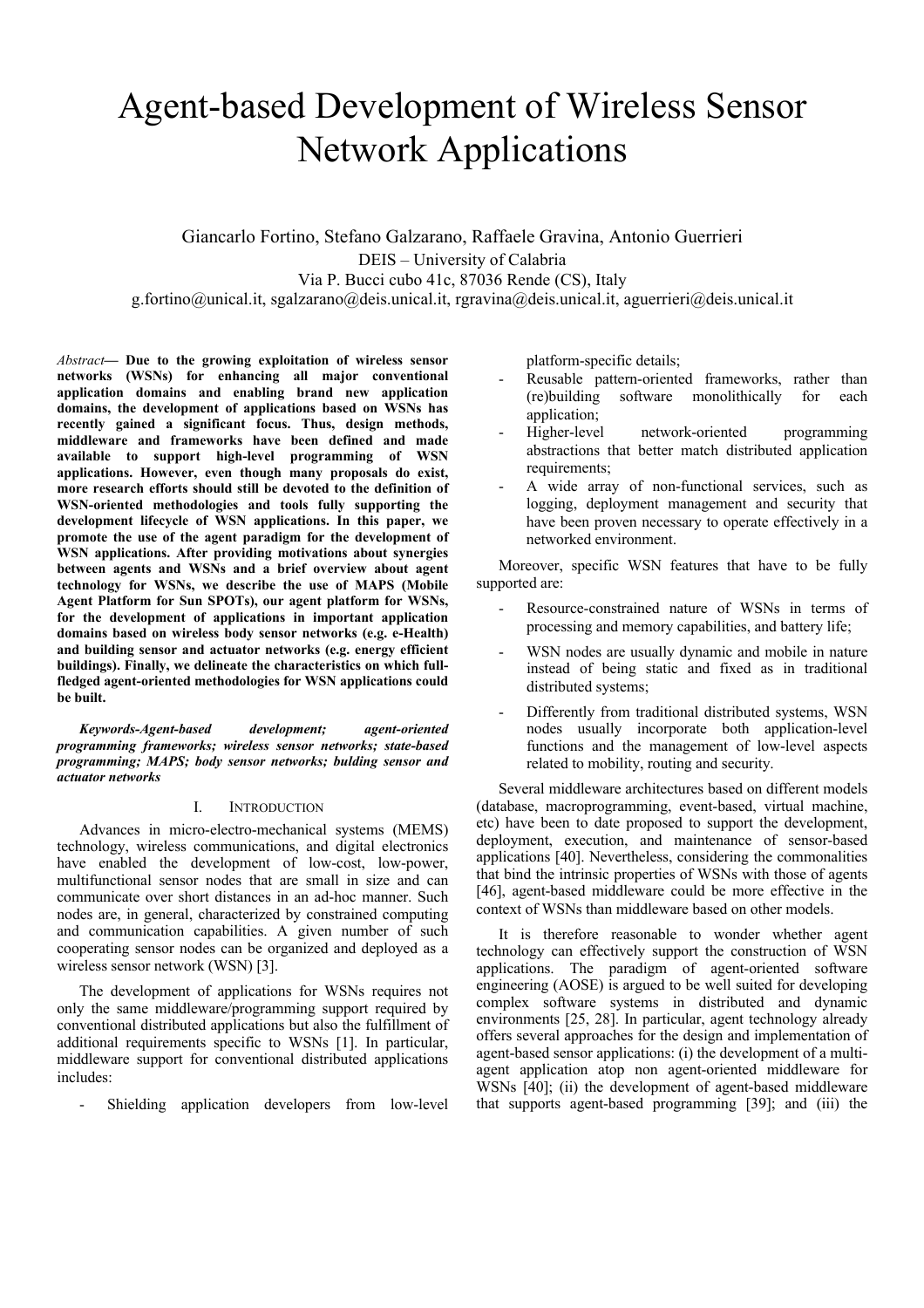extension of an existing multi-agent platform with middleware capabilities for WSNs (if possible) [46].

Although agent-oriented programming support is available, there is still a lack of full-fledged methodologies specifically supporting all phases (from requirement analysis to system maintenance) of the development lifecycle of agent-based WSN applications.

In this paper, we first provide an overview of agent-based computing in WSNs from several perspectives: network routing. data dissemination and fusion in-network routing, data dissemination and fusion, coordination, programming frameworks, high-level system architectures and applications (see Section II). Then, in Section III, agent-based development of WSN applications enabled by the MAPS (Mobile Agent Platform for Sun SPOT) framework [2] is exemplified. Section IV discusses the identified requirements for defining a full-fledged agent-oriented methodology for the development of WSN applications. Finally, some concluding remarks along with a brief description of the on-going work are provided.

### II. AGENTS AND WIRELESS SENSOR NETWORKS

Agent technology has been successfully used in WSNs at different levels (application, middleware, network) [39]. In the following we provide motivations of using agents for WSNs. As sensors in a WSN must typically coordinate their actions to achieve system-wide goals, coordination among dynamic entities (or agents) is one of the main features of multi-agent systems. Moreover, WSNs are characterized by the following properties: physical distribution, resource boundedness, information uncertainty, large scale, decentralized control and adaptiveness [46]. Such properties are shared with and can be supported by agents and multi-agent systems. In particular:

- Physical distribution implies that sensors are situated in an environment from which they can receive stimuli and act accordingly, also through control actions aiming at changing their environment. Situatedness is a main property of an agent and several well-known agent architectures were defined to support such important property.
- Boundedness of resources (computing power, communication and energy) is a typical property both of sensor nodes as single units and of the WSN as a whole. Agents and related infrastructures can support such limitation through intelligent resource-aware, single and cooperative behaviors.
- Information uncertainty is typical in large-scale WSNs in which both the status of the network and the data gathered to observe the monitored/controlled phenomena could be incomplete. In this case, intelligent (mobile) agents could recover inconsistent states and data through cooperation and mobility.
- Large scale is a property of WSNs either sparsely deployed on a wide area or densely deployed on a restricted area. Agents in multi-agent systems usually cooperate in a decentralized way through highly scalable interaction protocols and/or time- and spacedecoupled coordination infrastructures.
- In large-scale WSNs, centralized control is not feasible as nodes can have intermittent connections and also can suddenly disappear due to energy lack. Thus, decentralized control should be exploited. The multiagent approach is usually based on control decentralization transferred either to multiple agents dynamically elected among the available set of agents or to the whole ensemble of agents coordinating as peers.
- Adaptiveness is the main shared property between sensors and agents. An agent is *by definition* adaptive in the environment in which is situated. Thus, modeling the sensor activity as an agent or a multiagent system and, consequently, the whole WSN as a multi-agent system, could facilitate the implementation of the adaptiveness properties.

Moreover an interesting taxonomy about sensor networks and their relationships with multi-agent systems can be found in [46].

The main agent-oriented research efforts have been to date devoted to the following WSN research themes: network routing, data dissemination and fusion, in-network coordination, programming frameworks, high-level system architectures and applications. In the following subsections an overview of some of the main outcomes related to such themes will be presented.

# *A. Network routing*

Several agent-oriented techniques have been defined to support efficient routing in WSNs. Most of them are based on mobile agents that are able to roam across the sensor nodes, performing routing tasks.

An interesting routing technique based on mobile agents is *rumor routing* [8] that allows for routing queries to nodes that have observed a particular event (i.e. a localized phenomenon detected by some sensor node/s). The rumor routing algorithm aims at lower energy consumption than algorithms that flood the whole network with query or event messages. The main idea is that mobile agents *a priori* create paths leading to event nodes as the events occur; later queries are sent on random walks until they find one of the created paths, and then route along the path to event nodes.

In [22] authors propose a solution where mobile agents are created whenever a source node decides to send a data packet to the sink. Agents are then responsible for carrying the data through the network. After reaching the destination, the agent delivers the data to the application and then dies. After arriving at a node, the agent checks a forwarding table available at the node with the possible next hops, including such nodes respective costs and energy levels. Based on that information, agents take a decision. Since energy levels are depleted as agents use a given path, future agents might take more expensive paths that happen to have more energy available, achieving some degree of load balancing. Moreover, agents could negotiate and aggregate their data when they "meet" in the network, possibly becoming one single agent after such aggregation.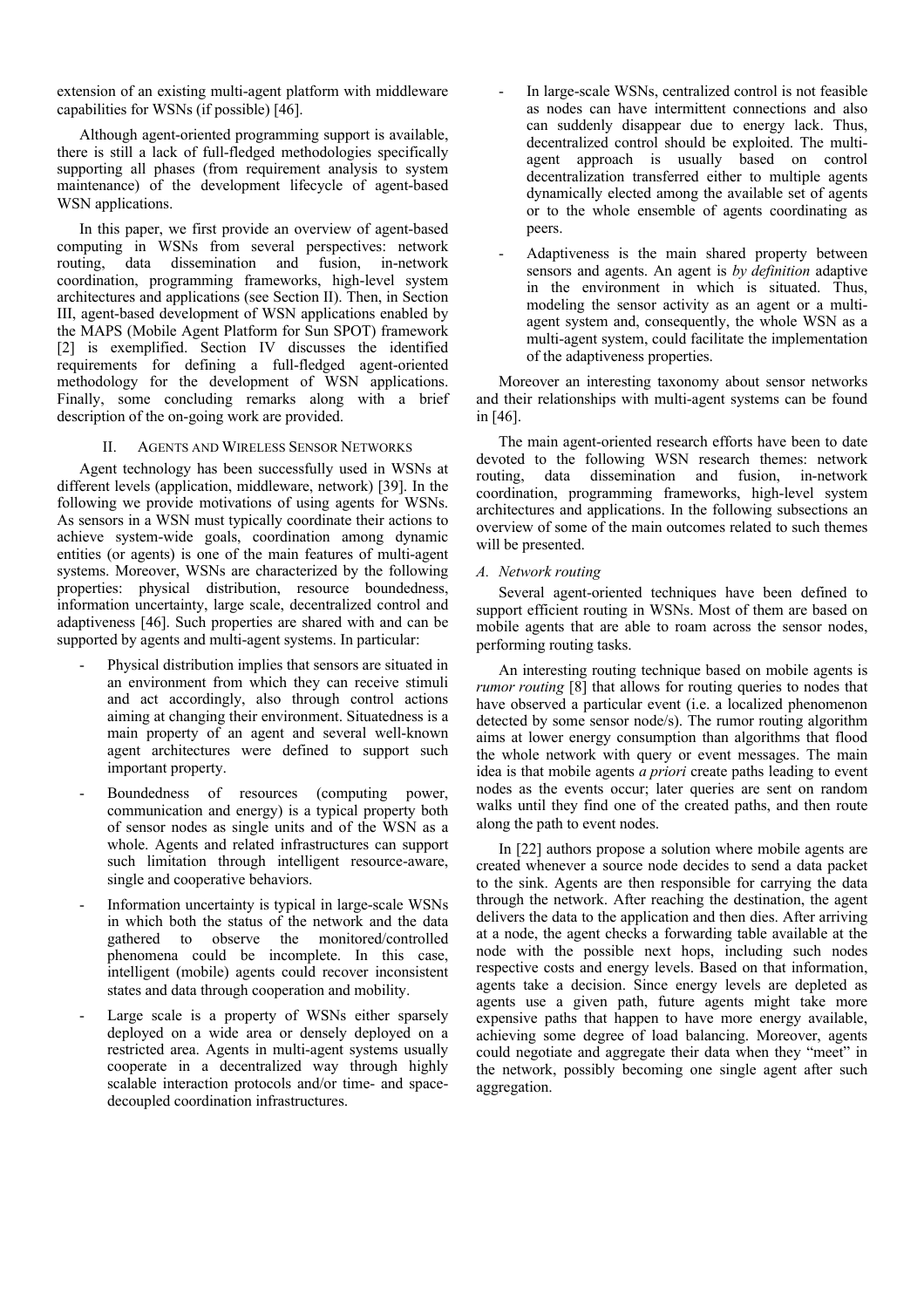### *B. Data Dissemination and Fusion*

Several data fusion and dissemination schemes based on mobile agents have been to date proposed. In [31], authors review and evaluate the most representative mobile agentbased middleware proposals for autonomic data fusion tasks in WSNs, highlighting their relevant strengths and shortcomings. They classify such research proposals in five main categories: single mobile agent-based, multiple mobile agent-based, autonomic data fusion in clustered WSN architectures, hardware based and combined multiple mobile agent/stationary agents-based autonomic data fusion. In [11] mobile agents are used to disseminate data. According to client/server architectures, data at multiple sources is transferred to a destination whereas, according to the mobile agent paradigm, a task-specific mobile agent traverses the relevant sources to gather data and disseminate them according to specific policies. Many inherent advantages (e.g. scalability, extensibility, energy awareness, reliability) of the mobile agent architecture make it suitable for WSNs than the client/server architecture. Mobile agents can be exploited at three levels (node level, task level, and combined task level) to reduce the information redundancy and communication overhead.

### *C. Energy-aware Coordination*

Within application domains involving low-power, wireless devices physically distributed over an environment to acquire and integrate information, one of the main challenges to face with is to coordinate the activities of such devices in order to achieve good system-wide performance. Moreover, several constraints have to be considered: specific constraints on each device (e.g. limited power, communication and computational resources), the limitation for each of them to be able to communicate with only its local neighborhood and the need for a decentralized approach such that there is no central point of failure and no communication bottleneck. The problem of performing decentralized coordination of low-power devices is addressed in [18] by considering the generic problem of maximizing social welfare within a group of interacting agents. Each agent interacts locally with a number of other agents such that the utility of an individual agent is dependent on its own state and the states of these other agents. In particular, a novel representation of the problem, through a cyclic bipartite factor graph composed of variable and function nodes (representing the agents' states and utilities respectively), is proposed. Such descriptive model allows using an extension of the sumproduct algorithm (specifically the max-sum algorithm), which is adopted, along with a local decentralized message passing, to generate approximate solutions to the global optimization problem. It is shown that this approach has a communication cost (in terms of total messages size and, consequently, in energy consumption) that scales very well with the number of agents in the system because the complexity of the calculation that each agent performs depends only on the number of neighbors that it has and not on the total size of the network.

#### *D. Programming Frameworks*

Very few agent frameworks for WSNs have been to date proposed and concretely implemented. In the following, we first describe Agilla and actorNet, the most significant available research prototypes based on TinyOS [45], and then, we introduce AFME and MAPS which are based on Java.

Agilla [19] is an agent-based middleware developed on TinyOS and supporting multiple agents on each node. Agilla provides two fundamental resources on each node: a tuplespace and a neighbor list. The tuplespace represents a shared memory space where structured data (tuples) can be stored and retrieved, allowing agents to exchange information through spatial and temporal decoupling. A tuplespace can be also accessed remotely. The neighbor list contains the address of all one-hop nodes needed when an agent has to migrate. Agents can migrate carrying their code and state, but they cannot carry their tuples locally stored on a tuplespace. Packets used for node communication (e.g. for agent migration/cloning, remote tuple accessing) are very small to minimize messages losses, whereas retransmission techniques are also adopted.

ActorNet [27] is an agent-based platform specifically designed for Mica2/TinyOS sensor nodes. To overcome the difficulties in allowing code migration and interoperability due to the strict coupling between applications and sensor node architectures, actorNet exposes services like virtual memory, context switching, and multi-tasking. Thanks to these features, it effectively supports agent programming by providing a uniform computing environment for all agents, regardless of hardware or operating system differences. The actorNet language used for high-level agent programming has syntax and semantics similar to those of Scheme with proper instruction extension.

Both Agilla and actorNet are designed for TinyOS that relies on the nesC language that is not an object-oriented language but an event- and component-based extension of the ANSI C language. The Java language, through which Sun SPOT [43] and Sentilla JCreate [41] sensors can be programmed, due to its object-oriented features, could provide more flexibility and extendibility for an effective implementation of agent-based platforms. Currently, the only two available Java-based mobile agent platforms for WSNs are MAPS [2] and AFME [32].

The AFME framework [32], a lightweight version of the agent factory framework purposely designed for wireless pervasive systems and implemented in J2ME, has been recently ported onto Sun SPOT and used for exemplifying agent communication and migration in WSNs. AFME is strongly based on the Belief-Desire-Intention (BDI) paradigm, in which agents follow a sense-deliberate-act cycle. In AFME, agents are defined through a mixed declarative/imperative programming model. The declarative Agent Factory Agent Programming Language (AFAPL), based on a logical formalism of beliefs and commitments, is used to encode an agent's behavior by specifying rules that define the conditions under which commitments are adopted. The imperative Java code is instead used to encode perceptors and actuators. However, AFME was not specifically designed for WSNs and, particularly, for Java Sun SPOT. MAPS, the Java-based agent platform overviewed in the next section, is conversely specifically designed for WSNs and fully uses the release  $4.0$ blue of the Sun SPOT library to provide advanced functionality of communication, migration, sensing/actuation, timing and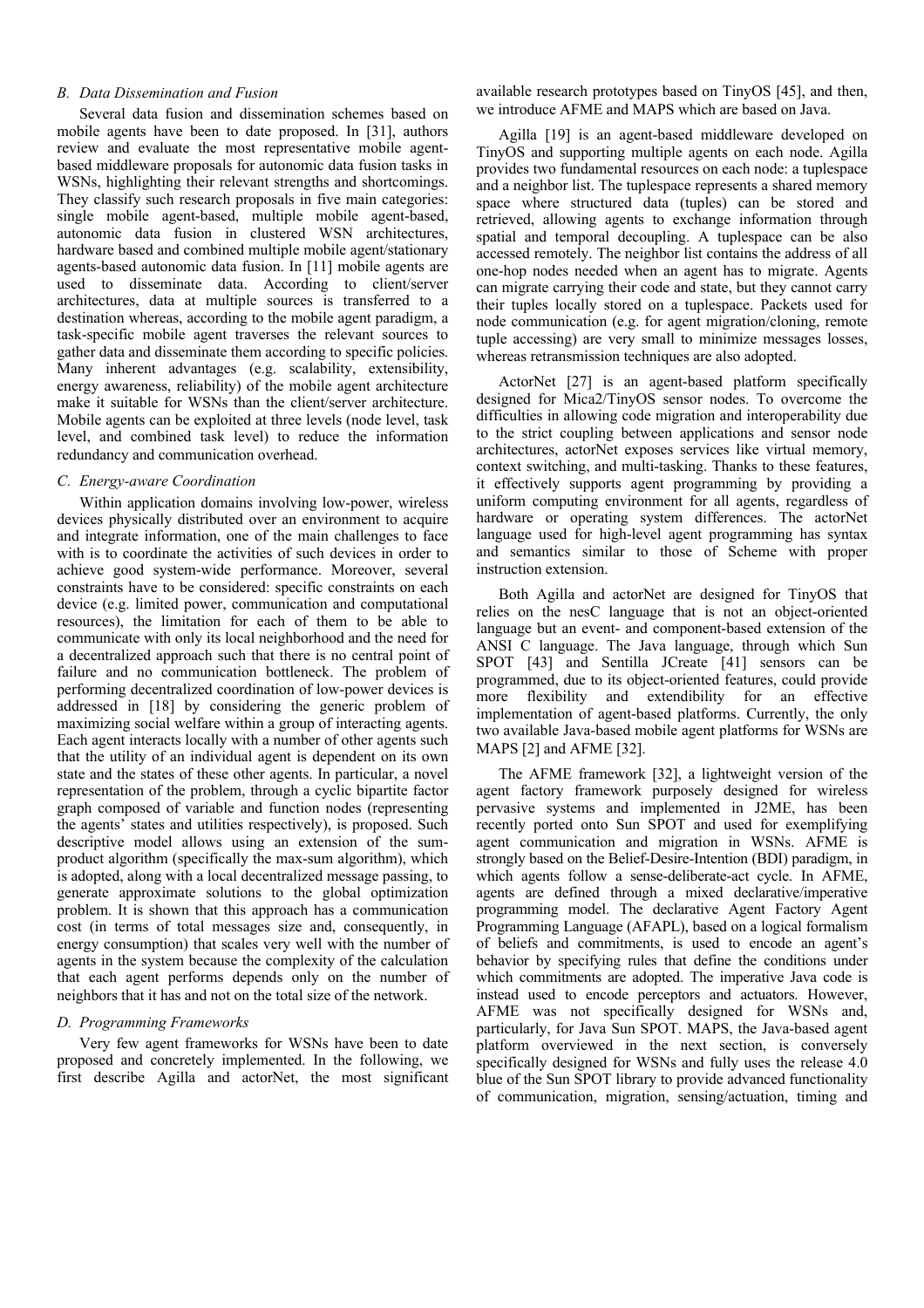flash memory storage. Moreover, it allows developers to program agent-based applications in Java according to the rules of the MAPS framework, and thus no translator and/or interpreter need to be developed and no new language has to be learnt as in the case of Agilla, ActorNet and AFME.

## *E. System Architectures, Services and Applications*

Mobile agents have been also exploited to design WSN system architectures and develop services and applications based on WSNs. In [10, 23] authors propose mobile agents for WSN applications and, specifically, decompose the agent design functionality into four components: architecture, itinerary planning, middleware system design, and agent cooperation. This decomposition covers low-level to high-level design issues and facilitates the creation of a component-based and efficient mobile agent system for a wide range of applications. With reference to applications, a measurable bandwidth saving can be obtained either when large amounts of data are locally processed by mobile agents, or when the deployment of a programmable approach enabling task autonomy is required. To this purpose, an efficient design for the core components is required to support the scheme being followed by the agentbased application when dealing with a particular type of problem. Similarly, the WSN application has a direct influence on the type of communications mechanism employed by the mobile agent system to perform its task efficiently. However, their applicability mainly is warranted not only by the overall energy savings they introduce, but also by the extra flexibility they offer when coping with frequent and/or unexpected aspects of the event being sensed that other types of approaches are unable to address efficiently.

In [12] the MAWSN (Mobile Agent-based WSN) architecture for data processing/aggregating/concatenating in a planar sensor architecture is proposed. MAWSN can exhibit better performance than client/server communications in terms of energy consumption and packet delivery ratio. However, MAWSN has a longer end-to-end latency than client/server communications in certain conditions.

Mobile agents have also been applied for location tracking services based on WSNs. The goal is to monitor the roaming path of a moving object through wireless sensor nodes disseminated on an environment. While similar to the problem of location update in personal communication service networks, it is more challenging as there are no central control mechanism and backbone network and the communication bandwidth is very limited. In [44], a mobile agent-based protocol for location tracking is proposed. Once a new object is detected, a mobile agent is initiated to track the roaming path of the object. The agent follows the object by moving to the sensor closest to the object. Moreover, the mobile agent may invite some nearby sensor agent to cooperatively locate the object and inhibit other irrelevant sensor agents from tracking the object. As a result, the communication and sensing overheads can be greatly reduced.

Finally, in [38] an energy-efficient, fault-tolerant approach for collaborative signal and information processing (CSIP) among multiple sensor nodes using a mobile agent-based computing model, is proposed. The performance of such a model is compared with the classic client/server-based model with respect to the execution time and energy consumption perspectives through both simulation and analytical study. Results indicate that in the context of sensor networks where the number of sensor nodes is very large, the communication bandwidth is considerably low, and the energy resource is contingent, the mobile-agent-based computing model is more suitable for conducting collaborative processing.

## III. USING MAPS FOR AGENT-BASED DEVELOPMENT

MAPS [2, 30] is an innovative Java-based framework specifically developed on Sun SPOT technology for enabling agent-oriented programming of WSN applications. It has been defined according to the following requirements:

- Component-based lightweight agent server architecture to avoid heavy concurrency and agents cooperation models.
- Lightweight agent architecture to efficiently execute and migrate agents.
- Minimal core services involving agent migration, agent naming, agent communication, timing and sensor node resources access (sensors, actuators, flash memory, and radio).
- Plug-in-based architecture extensions through which any other service can be defined in terms of one or more dynamically installable components implemented as single or cooperating (mobile) agents.
- Use of Java language for defining the mobile agent behavior.

The architecture of MAPS (see Fig. 1) is based on several components interacting through events and offering a set of services to mobile agents, including message transmission, agent creation, agent cloning, agent migration, timer handling, and an easy access to the sensor node resources. In particular, the main components are the following:

- *Mobile Agent (MA)*. MAs are the basic high-level component defined by user for constituting the agentbased applications.
- *Mobile Agent Execution Engine (MAEE)*. It manages the execution of MAs by means of an event-based scheduler enabling lightweight concurrency. MAEE also interacts with the other services-provider components to fulfill service requests (message transmission, sensor reading, timer setting, etc) issued by MAs.
- *Mobile Agent Migration Manager (MAMM)*. This component supports agents migration through the Isolate (de)hibernation feature provided by the Sun SPOT environment. The MAs hibernation and serialization involve data and execution state whereas the code must already reside at the destination node (this is a current limitation of the Sun SPOTs which do not support dynamic class loading and code migration).
- *Mobile Agent Communication Channel (MACC)*. It enables inter-agent communications based on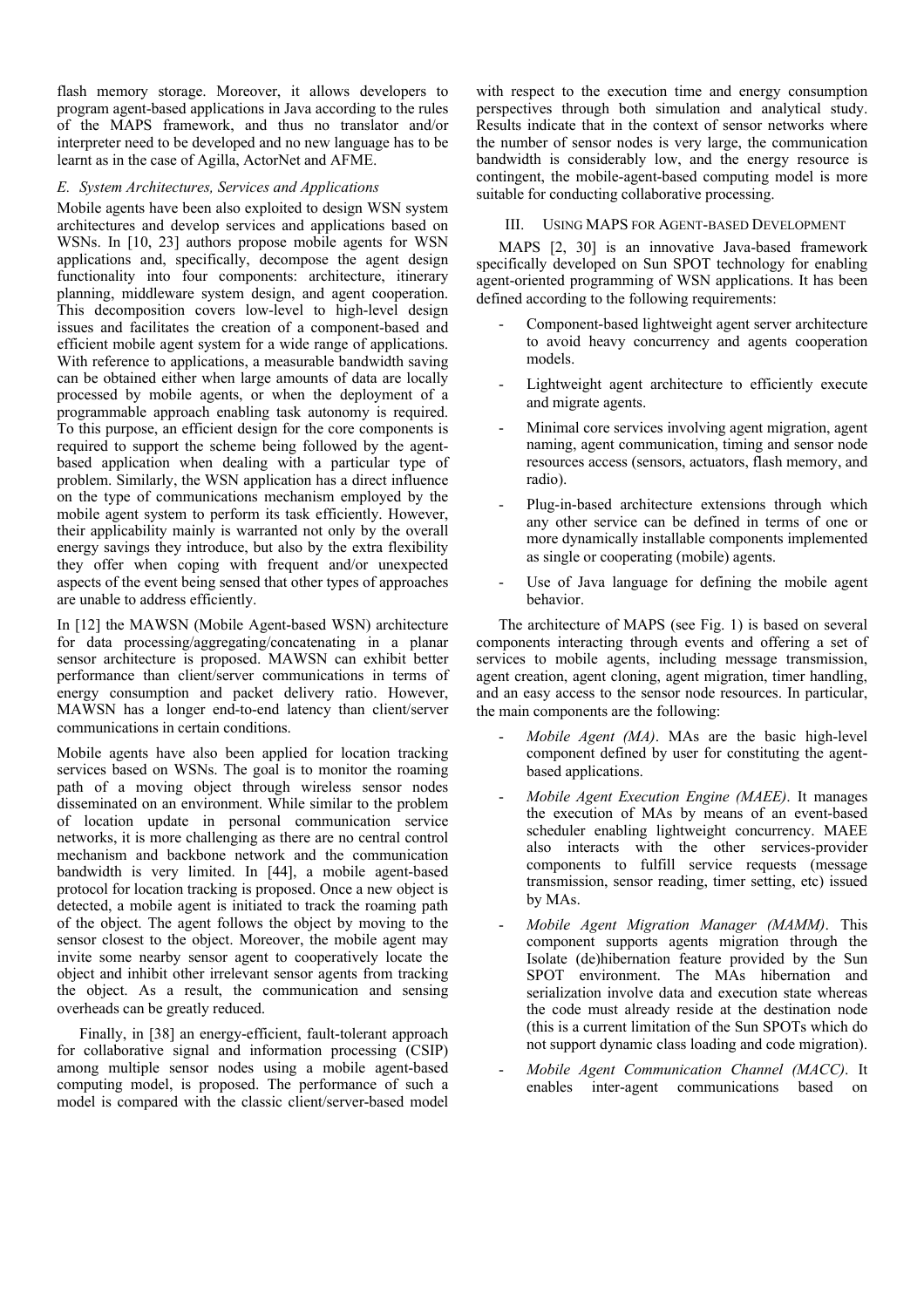asynchronous messages (unicast or broadcast) supported by the Radiogram protocol.

- *Mobile Agent Naming (MAN)*. MAN provides agent naming based on proxies for supporting MAMM and MACC in their operations. It also manages the (dynamic) list of the neighbor sensor nodes which is updated through a beaconing mechanism based on broadcast messages.
- Timer Manager (TM). It manages the timer service for supporting timing of MA operations.
- Resource Manager (RM). RM allows access to the resources of the Sun SPOT node: sensors (3-axial accelerometer, temperature, light), switches, leds, battery, and flash memory.



Figure 1. The architecture of MAPS.

The dynamic behavior of a mobile agent (MA) is modeled through a multi-plane state machine (MPSM). Each plane may represent the behavior of the MA in a specific role so enabling role-based programming. In particular, a plane is composed of local variables, local functions, and an automaton whose transitions are labeled by Event-Condition-Action (ECA) rules  $E[C]/A$ , where E is the event name,  $[C]$  is a boolean expression evaluated on global and local variables, and A is the atomic action. Thus, agents interact through events, which are asynchronously delivered and managed by the MAEE component.

It is worth noting that the MPSM-based agent behavior programming allows exploiting the benefits deriving from three main paradigms for WSN programming: event-driven programming, state-based programming and mobile agentbased programming.

MAPS has been also made interoperable with the JADE framework [6]. Specifically, a JADE-MAPS gateway [16] has been developed for allowing JADE agents to interact with MAPS agents and vice versa. While both MAPS and JADE are Java-based, they use a different communication method. JADE sends messages according to the FIPA standards (using the ACL specifications), while MAPS creates its own messages based on events. Therefore, the JADE-MAPS Gateway facilitates message exchange between MAPS and JADE agents. This inter-platform communication infrastructure

allows rapid prototyping of WSN-based distributed applications/systems that use JADE at the basestation/coordinator/host sides and MAPS at the sensor node side.

Recently a tiny version of MAPS, named TinyMAPS, has been developed for the Java-based Sentilla JCreate sensor platform [41]. Sentilla sensors are much more resourceconstrained than Sun SPOT sensors so both the mobile agent system architecture and the agent architecture of TinyMAPS have been purposely tailored to be actually implemented. In the following a comparison between TinyMAPS and MAPS with respect to their architectures and programming models is reported.

Both TinyMAPS and MAPS offer similar services for developing WSN agent-based applications. They use state machines to model the agent behavior and directly the Java language to program guards and actions. Moreover, differently from TinyMAPS, MAPS is more powerful and fully exploits the last release of the Sun SPOT library to provide advanced functionality of communication, migration, sensing/actuation, timing, and flash memory storage. In MAPS, the implementation of mobile agents is based on Isolates, whose migration mechanism is directly offered by the SPOT Squawk JVM. The concept of Isolates within Sentilla JCreate technology is different; they are used as system mechanisms together with the concept of Binary when the code is deployed on the motes [41]. TinyMAPS supports migration by simply sending an event that contains agent status information and data (which are coded and encapsulated inside the event); the agent needs to re-start its execution on the remote node. In any case, both platforms suffer from the current limitation of the Sentilla JCreate and the Sun SPOT that do not allow dynamic class loading, so preventing from the possibility to support code migration (i.e. any class required by the agent must be already present at the destination node). Finally, both MAPS and TinyMAPS allow developers to program agent-based applications in Java according to its rules so no translator and/or interpreter need to be developed and no new language has to be learnt.

MAPS is being applied in two WSN application domains: body sensor networks [4] for supporting assisted livings and building sensor networks for intelligent management of energy consumptions and resident comfort [24]. In the following subsections, we describe the application of MAPS in the two aforementioned application domains.

#### *A. Body Sensor Networks*

 Among the WSN domains, wireless Body Sensor Networks (BSNs) [36] are conveying notable attention as their real-world applications aim at supporting humans in every facets of their daily life. BSNs involve wireless wearable physiological sensors applied to the human body for medical and non-medical purposes and, in particular, BSNs enable continuous, real-time, non-invasive, anywhere and anytime monitoring of assisted livings. Applications where BSNs could be greatly useful include early detection or prevention of diseases (heart attacks, Parkinson, diabetes, etc.), elderly assistance at home, e-Sport, e-Entertainment, post-trauma rehabilitation after surgeries, motion and gestures detection,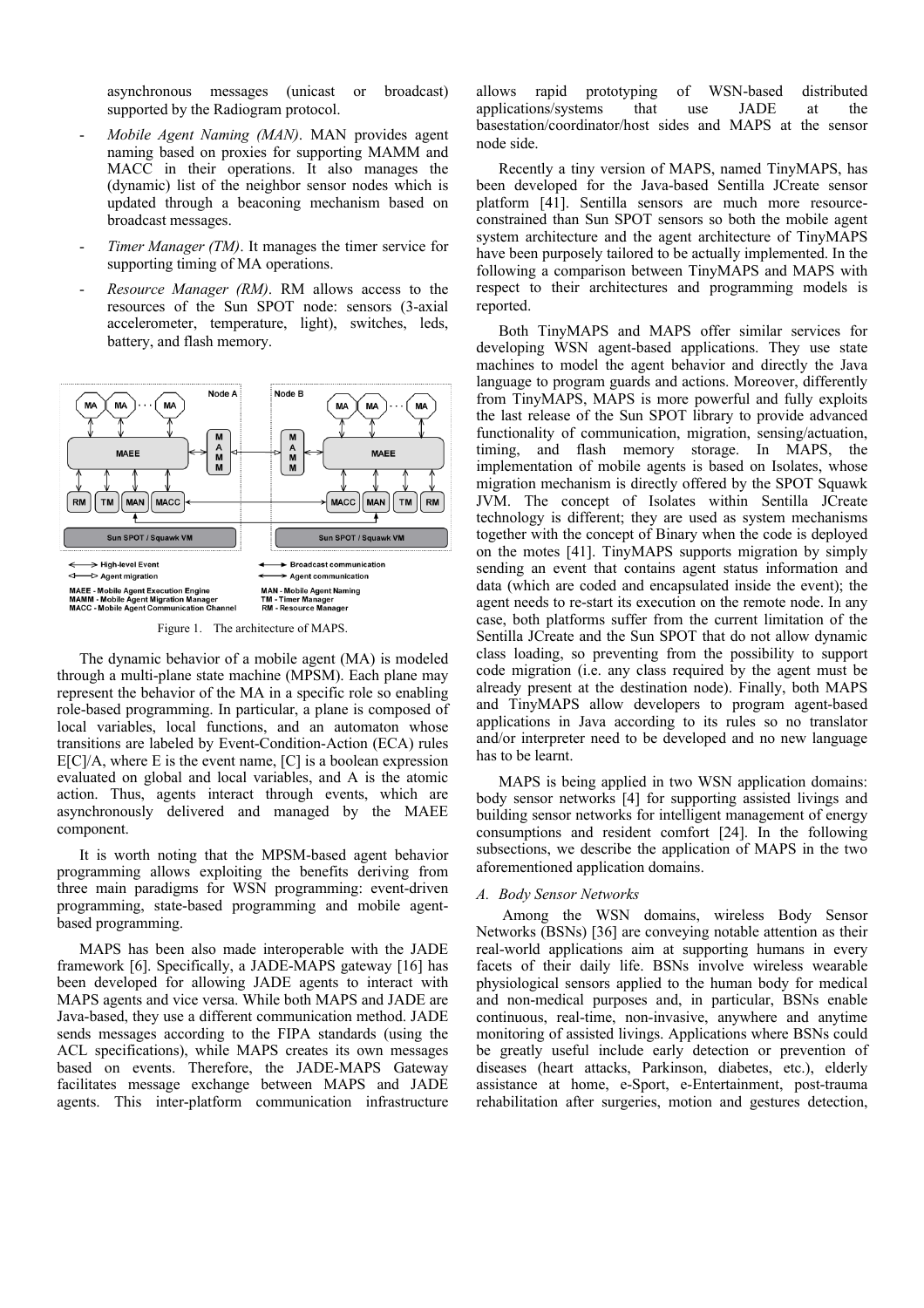cognitive and emotional recognition for social interactions, medical assistance in disaster events, e-Factory.

To demonstrate the effectiveness of agent-based platforms to support programming of BSN applications, in [5] a MAPSbased agent-oriented signal processing in-node environment specialized for real-time human activity monitoring has been presented. In particular, the system is able to recognize postures (e.g. lying down, sitting and standing still) and movements (e.g. walking) of assisted livings. The system architecture, shown in Fig. 2, is organized into a coordinator (based on a PC/smartphone), implemented with Java and JADE, and two sensor nodes implemented with MAPS [2].



Figure 2. Architecture of the agent-based activity monitoring system.

The coordinator side is based on a JADE Agent which incorporates several modules of the Java-based coordinator developed in the context of the SPINE framework [4]. In particular, it is used by end-user applications (e.g. the real-time activity recognition application) for sending commands to the sensor nodes and is responsible of capturing low-level messages and events coming from the nodes. The JADE agent coordinator also integrates an application-specific logic for the synchronization of the two sensors. In particular, the activity recognition application, running above the JADE agent, integrates a classifier based on the K-Nearest Neighbor algorithm that is capable of recognizing postures and movements defined in a training phase.

The two sensor nodes are based on the Java Sun SPOT platform and are respectively positioned on the waist and the thigh of the monitored person. In particular, MAPS is resident on the sensor nodes and supports the execution of the WaistSensorAgent and the ThighSensorAgent, whose behaviours are modelled though a finite-state machine executing the following step-wise cycle:

Sensing the 3-axial accelerometer sensor according to a given sampling time;

- 2. *Computation* of specific features (Mean function on all accelerometer axes and Max and Min functions on the X accelerometer axis for the WaistSensorAgent and Max on the X accelerometer axis for the ThighSensorAgent) on the acquired raw data;
- 3. Features *aggregation* and *transmission* to the coordinator;
- 4. Goto 1.

In [5] the entire system has been analyzed by considering the following two aspects:

- the performance evaluation of the timing granularity degree of the sensing activity at the sensor node and the synchronization degree or skew of the activities of the two sensor agents;
- the recognition accuracy which shows how well the human postures/movements are recognized by the system.

On the basis of the obtained performance results it can be stated that MAPS shows its great suitability for supporting efficient BSN applications, so demonstrating that the agent approach is not only effective during the design of a BSN application but also during the implementation phase. Furthermore, the recognition accuracies are good and encouraging if compared with other works in the literature that use more than two sensors on the human body to recognize activities [29]. While it has been shown that MAPS provides enough efficiency to support the requirements of real-time recognition of human activities, with reference to programming effectiveness, its agent programming model based on finite state machine offers a very straightforward and intuitive instrument for supporting BSN application development.

# *B. Building Sensor Networks*

Building sensor networks are WSNs that are deployed inside buildings, on the building structure, or among buildings to support building automation, energy saving and structural health monitoring. Building sensor networks require an efficient domain-specific framework for their management and for the flexible and rapid development of related applications (smart home, passive house, intra-smart GRID, energy efficient buildings, etc). To this purpose the Building Management Framework (BMF) has been developed [24].

BMF is a domain-specific framework for intelligent management of WSAN (Wireless Sensor and Actuator Networks) enabling proactive monitoring of spaces and control of devices/equipments. BMF specifically provides: (i) flexible and efficient management of (large) sets of cooperating networked sensors and actuators; (ii) abstractions for logical and physical node group organization to specifically capture the morphology of buildings; (iii) intelligent sensing and actuation techniques; (iv) integration of heterogeneous WSNs; (v) flexible system programming at low- and high-level.

In particular, BMF is basically organized in two processing layers: Low-Level Processing (LLP) and High-Level Processing (HLP). LLP resides on the sensor nodes and provides the following sensor-based services: acquisition of data from sensors, execution of actions on actuators, in-node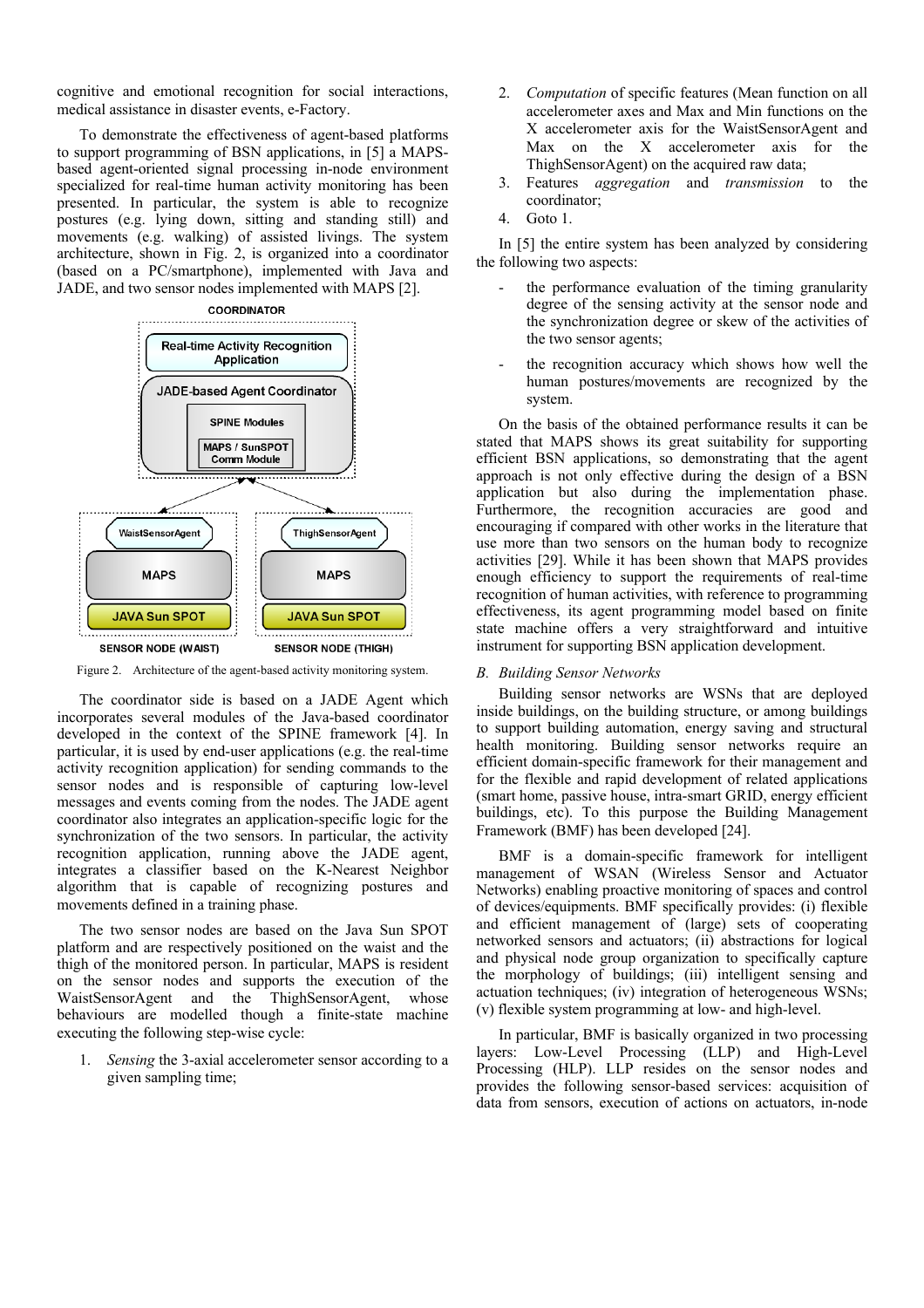processing (selection and aggregation), scheduling of sensing and actuation requests, data and request routing, dynamic node addressing, and group management.

LLP is currently available for TinyOS and Sun SPOT nodes with implementations following respectively the TinyOS event-driven and the Java object-oriented paradigms. LLP is highly modular so that it is easy to extend it for new platforms and to allow for a fast integration of new sensors/actuators.

HLP resides at the basestation side and provides the following system-wide services: device discovery and management, group-based programming of sensors and actuators, adaptation of heterogeneous devices, and support for higher-level application-specific components.

HLP is currently based on the OSGi framework [34] so having strong modularity and allowing to implement all needed services in different bundles that can communicate with each other through OSGi. In particular, the following bundles are available: The *Platform Bundle* which is a bundle allowing to interface the system with different type of platforms. Every Platform Bundle is linked to an hardware component able to communicate with a platform in the network; The *Communication Bundle* which allows to send and receive packets over the air enabling communication between bundles and a WSN; The *Groups and Nodes Management Bundle* which keeps track of nodes and groups in a WSAN, and stores nodes configurations and groups compositions; The *Packet Manager Bundle* which allows the creation and the interpretation of low level packets according to the Building Management Framework Communication Protocol; The *Network Manager Bundle* which allows to fully manage a WSN running the BMF; The *Data Saving Bundle* which is designed to save data from the WSN to files or DB; The *Aggregation Bundle* which is delegated to execute aggregations on data from the network; The *BMF Management GUI Bundle* which is a standard graphical configuration application designed to allow the user to manage a WSN submitting requests, waiting for and visualizing data from the network and displaying charts about sensing operations.

LLP and HPL interact through an application level communication protocol, namely Building Management Framework Communication Protocol (BMFCP). BMFCP therefore supports the communication between HLP and LLP to configure and monitor the building sensor network in an effective manner. The packets exchanged can be formed, depending on the specific request or the specific data from the nodes, by different fields having a different amount of bytes. The BMFCP is developed to send over-the-air variable length packets containing only the meaningful bits of the significant fields. Thus, the BMFCP optimizes transmissions saving battery on the single nodes and network bandwidth so allowing more nodes to share the same radio channel.

An agent-oriented design of BMF, named A-BMF, has been recently carried out. A-BMF exploits agents and their supporting infrastructure to enhance the management functionality of BMF with in-node and basestation-side agentoriented features. The architecture of A-BMF (see Figure 3) is composed of coordinator agents (CAs), which run in the basestations, and sensor agents (SAs), which are executed in

the sensor nodes. Specifically A-BMF relies on a multibasestation approach to allow for large buildings composed of multiple floors and diversified environments. Thus, the A-BMF architecture is hybrid: hierarchical and peer-to-peer. Interaction among CAs is peer-to-peer whereas interaction between coordinator agents and their related SAs (or SA cluster) is usually master/slave. Moreover, SAs of the same cluster coordinate to dynamically form a multi-hop ad-hoc network rooted at the CA. Functionalities of CAs and SAs are similar to those described for BMF at the basestation and sensor node sides. Moreover, CAs can cooperate for submitting queries and retrieving data spanning multiple SA clusters. A-BMF is currently being implemented through JADE at basestation side and through MAPS at sensor side.



Figure 3. High-level view of the A-BMF architecture

## IV. TOWARDS A FULL-FLEDGED AGENT-ORIENTED METHODOLOGY FOR THE DEVELOPMENT OF WSN **APPLICATIONS**

The complexity of WSN application development currently derives from two major issues: (i) a lack of adequate abstractions in application development that application developers can exploit for the rapid implementation of WSN applications; in fact, the level of abstraction remains very low in the current practice of WSN application development; (ii) lack of coherent tool chains for application development; in fact, in addition to programming, WSN application development involves a series of labor-intensive tasks such as the compilation and verification of program code, configuration of a simulator or of sensor nodes, and deployment/injection of compiled code to nodes. Among the new paradigms and tools that the Software Engineering has proposed, the agent-oriented software engineering (AOSE) [25], which has shown high suitability to support the development of distributed applications in terms of multi-agent systems (MAS) in dynamic and heterogeneous environments, could be a very good candidate to effectively support WSN applications. In particular, several agent-oriented methodologies [49, 9, 15, 13, 37, 21] have been defined to enable the concrete use of the abstractions of the agent paradigm and effectively and successfully applied in diverse application domains. Such methodologies are different in the following aspects: (i) supported phases of the software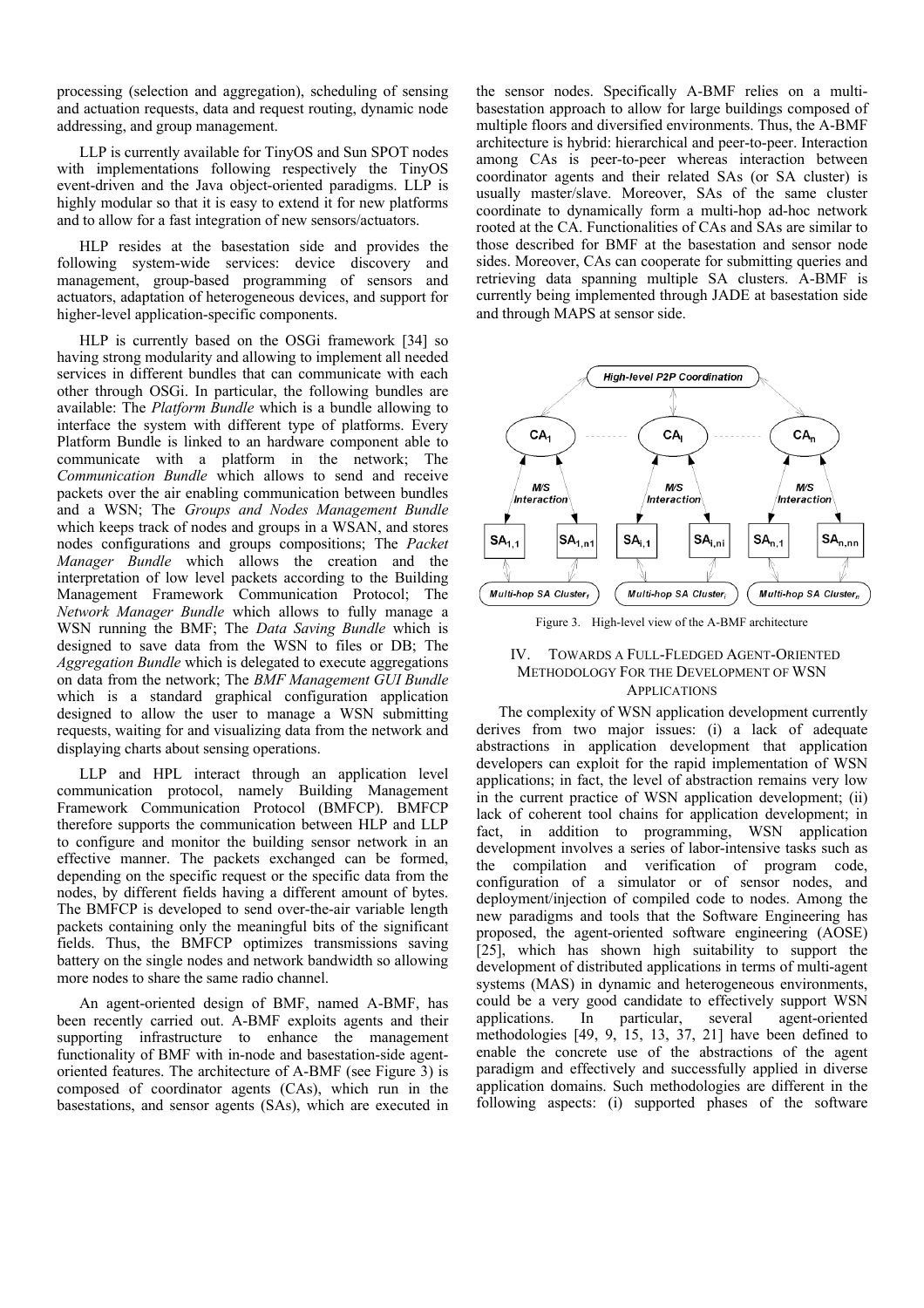development lifecycle; (ii) adopted modeling languages; (iii) availability of a CASE tool supporting the methodology; (iv) agent platforms for executing the produced software. However, since they are general-purpose, to obtain specific methodologies for the resolution of specific problems in specific application domains, the method engineering, which allows for the integration of method fragments taken from existing methodologies or developed ad-hoc, has been exploited [20]. In addition, several research efforts have recently been devoted to integrating simulation into agentoriented methodologies for supporting MAS validation before MAS deployment [14]. It is worth noting that such methodologies are not currently exploited for the development of applications on WSN even though the agent paradigm is emerging as promising paradigm for programming WSN applications.

A *pure* agent-oriented methodology for WSN application development could be based on:

- The use and customization of agent-oriented existing methodologies [49, 9, 15, 13, 37, 21];
- The ad-hoc definition of agent-oriented methodologies by possibly re-using parts of already existing methodologies through a method engineering approach [14, 20].

However, being WSNs a specific type of distributed embedded system, often integrated into other distributed embedded systems, the following techniques and methods developed in the research area of embedded computing could be fruitfully exploited: platform-based design. simulation-driven platform-based design, simulation-driven prototyping, and model-driven development based on domainspecific languages. We therefore believe that an effective methodology for WSN application development should integrate method fragments from agent-oriented methodologies with the following WSN-oriented techniques/methods:

- *Platform-Based Design* [26] is a methodology originally developed for the design of embedded systems. According to the PBD, a design is obtained as a sequence of refinement steps that guide the designer from the initial specification all the way down to a physical implementation. To support this process, a set of intermediate abstraction layers and platforms are to be identified. These platforms therefore represent the target system at different levels of abstraction. Each platform is composed on a set of instances. An iterative refinement (mapping) process translates a platform instance to another one of a lower level, until the final implementation is reached. Each refinement step is a design choice taken as the solution of a constrained optimization problem. The cost function is typically the energy consumption (to optimize the system lifetime). The constraints are usually the error rate, latency, and the budget. The PBD methodology has been applied for the system-level design of WSNs [7] to address, through a formal and systematic approach, issues such as reliability and support for heterogeneity that are still one of the main limiting factors to the commercial spread of the WSN technology. In particular, the approach is based on three layers of abstraction and their relative platforms: a service platform at the application layer, a protocol platform to describe the protocol stacks, and an implementation platform for the hardware nodes. In this case, the first refinement step maps the high-level service platform instance to an implementation platform instance, leading to a topology. It is the output of this step that identifies the type, the number, and the location of the physical sensor nodes needed by the application. The communication problem is addressed only later, with a further mapping process that choose the right communication protocol stack (MAC and/or routing) that meets the application requirements and satisfies the energy constraints of the selected physical network infrastructure. PBD for WSNs [7]

- *WSN simulation techniques and frameworks*. The growth of WSN applications has opened the way to their performance evaluation. Since mathematical analysis and experimental deployments are not always allowed, for the WSNs most of researchers have chosen simulation for their study. This approach is a delicate matter due to the complexity of the WSNs. First of all, the large number of nodes heavily impacts simulation performance and scalability. Second, credible results demand an accurate characterization of the radio channel. New aspects inherent in WSN must be included in simulators (e.g., a physical environment and an energy model), leading to different degrees of accuracy against performance [17]. Many simulators like ATEMU, EmStar, SNAP, TOSSIM, and COOJA are specifically designed for WSNs. Among them COOJA allows to simulate WSNs choosing if increasing the accuracy or the performance giving the possibility to simulate different nodes at different levels. The COOJA simulator [35] is a flexible Javabased sensor network simulator with specific algorithms to simulate entities like the WSN radio channel and battery consumption and capable to emulate microcontrollers like the MSP430 one. COOJA is the only simulator that has the ability to mix simulations of sensor devices at multiple abstraction levels: (i) *Application level*, the simulated nodes run the application logic re-implemented in Java (simulating at this level increases performances); (ii) *OS level*, the nodes use the same code as real nodes, but compiled for COOJA; (iii) *Hardware level,* the nodes run the same compiled code that can be used in real nodes (simulating at this level increases accuracy). The nodes at different abstraction levels can communicate with each other using the radio channel. COOJA can effectively support the prototyping of WSN applications giving the possibility to simulate high-level code (Java, at the application level) to test the algorithms and then the code can be reimplemented for WSN nodes like TelosB and simulated again at low-level (hardware level).
- *MDD and Domain-Specific Languages for WSNs*. The Model-Driven Development is based on the idea of separating the specification of the operation of a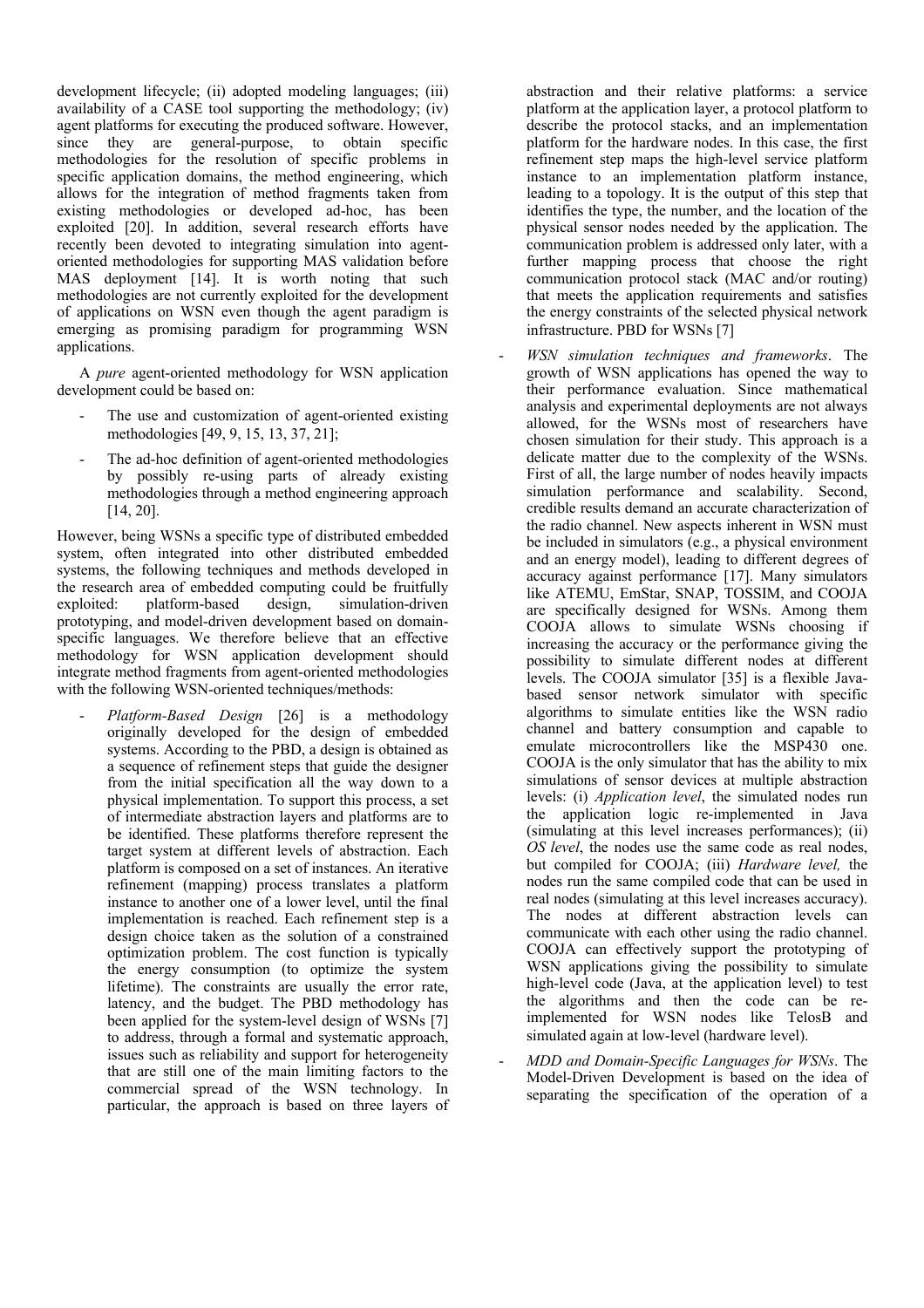system from the details of the way that system uses the capabilities of its platform. The three primary goals of MDD are portability, interoperability and reusability through architectural separation of concerns. MDD provides a set of guidelines for structuring specifications expressed as models. It defines system functionality using an appropriate domain-specific language (DSL). The MDD approach can be very useful in the WSN domain [47] giving the possibility to overcome the limitation in the programming of heterogeneous WSN due to different platforms and OSs. In [33], for example, a complete framework for modeling, simulation, and multiplatform code generation for WSN based on MathWorks tools is presented. This framework offers application developers rich libraries for digital signal processing and control algorithm behavior simulation, along with a broad variety of debugging and analysis tools, such as animated state chart displays, scopes, and plots. Moreover, with this framework users can automatically generate the complete application code for several target operating systems from the same simulated and debugged model, without thinking about the details of the target platform implementation.

Moreover, the methodology should also aim at supporting the development of applications both for single-application WSNs and for future multiple-purpose WSNs [42, 48].

Finally, as demonstrated in the software engineering research area, the development of a CASE tool specifically and seamlessly supporting all phases of the methodology from requirement analysis to system deployment and maintenance would promote usability and effectiveness of the methodology.

### V. CONCLUSIONS

In this paper we have proposed the agent paradigm and technology as very suitable for supporting the development of WSNs. "Agents" and "sensors" have many common aspects that can be fruitfully exploited to design efficient agent-based WSNs. In fact, several agent-oriented research efforts on routing, data dissemination and fusion, frameworks/middleware, services, systems, and applications for WSNs have been defined. Moreover, in this paper we have shown how MAPS, a mobile agent framework for Sun SPOT sensor platform, can actually support the development of applications in the context of wireless body sensor networks and building sensor and actuators networks that are conveying notable attention as enablers of a great variety of high-impact application domains (e.g. e-Health, e-Factory, energy efficient buildings). Finally, we discussed the requirements that a fullfledged agent-oriented methodology for the development of WSN applications could have. Such methodology not only should incorporate useful methods and models derived from available agent-oriented methodology but also it should include methods and techniques derived from embedded computing such as platform-based design, simulation-driven testing and model-driven development based on domain-specific languages. On-going research activity is therefore focused at the definition of such methodology.

#### ACKNOWLEDGMENT

This work has been partially supported by CONET, the Cooperating Objects Network of Excellence, funded by the European Commission under FP7 with contract number FP7- 2007-2-224053.

#### **REFERENCES**

[1] S. R. Afzal, C. Huygens, W. Joosen, "Extending middleware frameworks for Wireless Sensor Networks," Proc. of the International Conference on Ultra Modern Telecommunications, ICUMT 2009, 12-14 October, St. Petersburg, Russia, pp. 1-7, 2009.

[2] F. Aiello, G. Fortino, R. Gravina and A. Guerrieri, A Java-based Agent Platform for Programming Wireless Sensor Networks, *The Computer Journal,*  54(3), pp. 439-454, 2011.

[3] I. F. Akyildiz, W. Su, Y. Sankarasubramaniam, and E. Cayirci, "Wireless Sensor Networks: A Survey," Computer Networks Elsevier Journal, Vol. 38, No. 4, pp. 393–422, March 2002.

[4] F. Bellifemine, G. Fortino, R. Giannantonio, R. Gravina, A. Guerrieri, M. Sgroi, "SPINE: A domain-specific framework for rapid prototyping of WBSN applications" Software Practice and Experience, Wiley, 41(3), 2011, pp. 237-265.

[5] F. Bellifemine, F. Aiello, G. Fortino, S. Galzarano, R. Gravina, "An agent-based signal processing in-node environment for real-time human activity monitoring based on wireless body sensor networks". Journal of Engineering Applications of Artificial Intelligence, Elsevier. 2011, to appear.

[6] F. Bellifemine, A. Poggi, and G. Rimassa,, "Developing multi agent systems with a FIPA-compliant agent framework,". Software Practice And Experience 31, 103-128, 2001.

[7] A. Bonivento, L. P. Carloni, A. L. Sangiovanni-Vincentelli, "Platform based design for wireless sensor networks," MONET 11(4), 469-485, 2006.

[8] D. Braginsky and D. Estrin, "Rumor routing algorithm for sensor networks," in First ACM International Workshop on Wireless Sensor Networks and Applications, pp.22–31, Sept. 2002.

[9] P. Bresciani, P. Giorgini, F. Giunchiglia, J. Mylopoulos and A. Perini, "TROPOS: an agent-oriented software development methodology", Journal of Autonomous Agents and Multi-Agent Systems, 8(3), pp.203-236, 2004.

[10] M. Chen, S. González-Valenzuela, V. C. M. Leung, "Applications and design issues for mobile agents in wireless sensor networks", IEEE Wireless Communications, pp. 20-26, Dec 2007.

[11] M. Chen, T. Kwon, and Y. Choi. "Data Dissemination based on Mobile Agent in Wireless Sensor Networks," *Proc. of the IEEE Conference on Local Computer Networks 30th Anniversary* (LCN '05). IEEE Computer Society, Washington, DC, USA, 527-529, 2005

[12] M. Chen, T. Kwon, Y. Yuan and V.C.M. Leung, "Mobile Agent Based Wireless Sensor Networks," Journal of computers, 1(1), pp. 14-21, April 2006.

[13] M. Cossentino, "From requirements to code with the PASSI methodology", in B. Henderson-Sellers and P. Giorgini (Eds.) Agent-Oriented Methodologies, Hershey, PA: Idea Group Inc., pp.79-106, 2005.

[14] M. Cossentino, G. Fortino, A. Garro, S. Mascillaro, W. Russo, "PASSIM: A Simulation-based Process for the Development of Multi-Agent Systems" in Int'l Journal on Agent Oriented Software Engineering, 2(2), 2008. [15] S.A. DeLoach, M. Wood, and C. Sparkman, "Multi-agent system engineering", Int'l Journal of Software Engineering and Knowledge Engineering, 11(3), pp.231-258, 2001.

[16] J.J. Domanski, R. Dziadkiewicz, M. Ganzha, A. Gab and M.M. Mesjasz "Implementing GliderAgent – an agent-based decision support system for glider pilots," in NATO ASI Book, IOS press, 2011, to appear.

[17] E. Egea-Lopez, J. Vales-Alonso, A. Martinez-Sala, P. Pavon-Mario, J. Garcia-Haro. "Simulation scalability issues in wireless sensor networks" Communications Magazine, IEEE, Vol. 44, No. 7. (2006), pp. 64-73.

[18] A. Farinelli, A. Rogers, A. Petcu and N.R. Jennings, "Decentralised Coordination of Low-Power Embedded Devices Using the Max-Sum Algorithm," Proc. of Seventh International Conference on Autonomous Agents and Multi-Agent Systems (AAMAS-08), 12-16 May 2008, Estoril, Portugal. pp. 639-646, 2008.

[19] C.-L. Fok, G.-C. Roman and C. Lu, Agilla: A Mobile Agent Middleware for Sensor Networks, accepted to *ACM Transactions on Autonomous and Adaptive Systems Special Issue,* 2011.